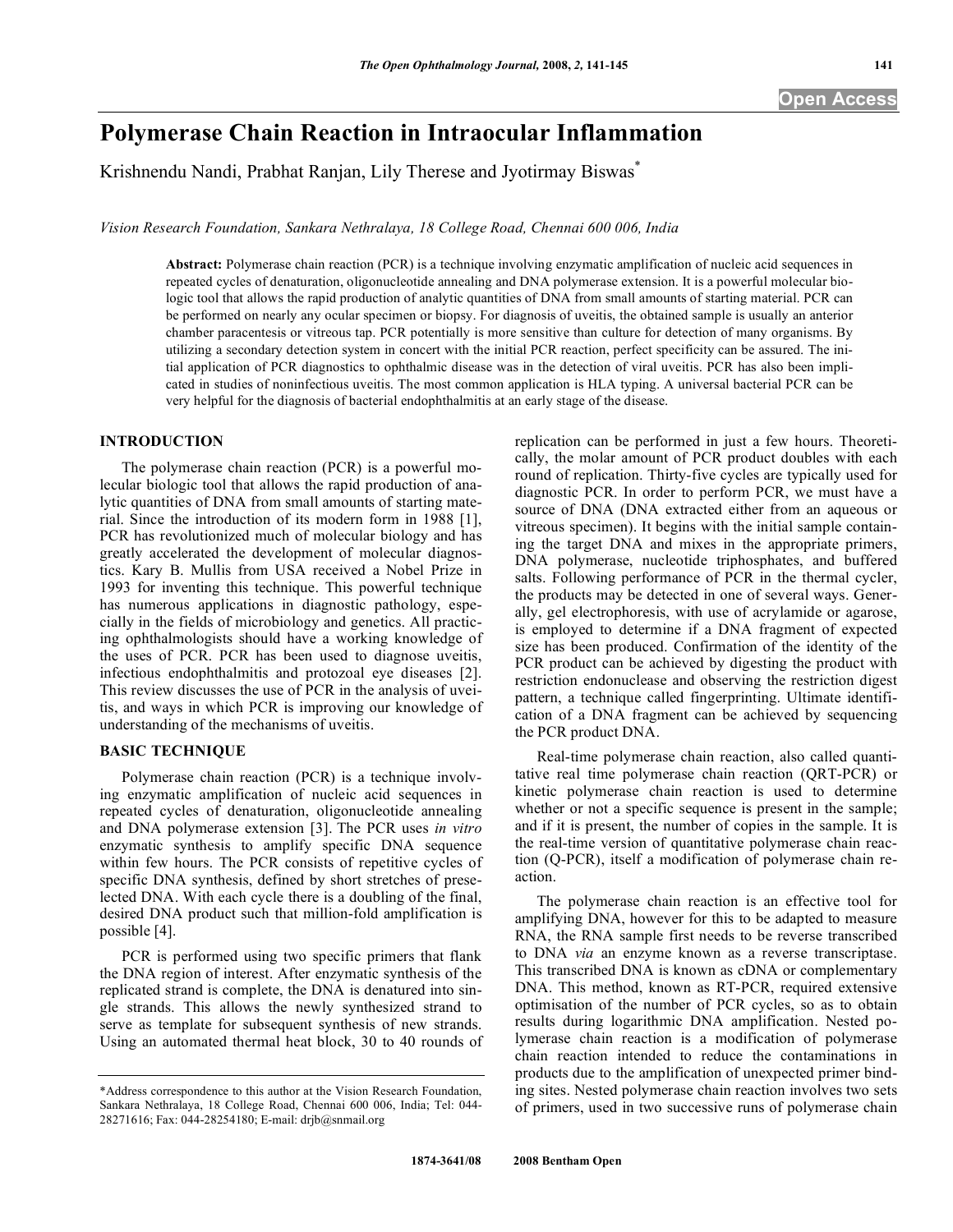reaction, the second set intended to amplify a secondary target within the first run product.

 PCR can be performed on nearly any ocular specimen or biopsy. For diagnosis of uveitis, the obtained sample is usually an anterior chamber paracentesis or vitreous tap. Anterior chamber paracentesis of 50 microlitres is usually sufficient for diagnostic purposes. For vitrectomy specimens, the initial preinfusion aspirate (100-500 microlitre) is preferred. Specimens should be aseptically transferred to a sterile, capped tube (i.e., a 1.5-ml microfuge tube) and quick-frozen on dry ice or in liquid nitrogen. The sample should remain frozen until processed by the accepting laboratory; freeze thaw cycles will release nucleases that will degrade all RNA and some DNA [5].

 The sensitivity for detection of foreign DNA is very high. Thus PCR potentially is more sensitive than culture for detection of many organisms. By utilizing a secondary detection system in concert with the initial PCR reaction, perfect specificity can be assured. Although PCR would seem to have nearly ideal characteristics for a diagnostic test, the high sensitivity and specificity can cause significant pitfalls.

#### **PCR DIAGNOSIS OF INFECTIOUS UVEITIS**

 PCR has had a major impact on our ability to detect infectious agents. Since the first detection of *Toxoplasma gondii* DNA in ocular tissue with the use of PCR in 1990 [6]. PCR has been applied to the detection and diagnosis of various infective uveitis [7].

 The initial application of PCR diagnostics to ophthalmic disease was in the detection of viral uveitis [5, 8-10]. Knox *et al*. [10] performed PCR on aqueous or vitreous samples of 37 eyes of 38 patients, with "diagnostic dilemmas" in posterior uveitis. Of these cases, a definitive diagnosis of a viral infection could be made by PCR in 25 eyes. Of the PCRnegative cases, a number were ultimately diagnosed to be toxoplasmosis, and the remainder had natural histories inconsistent with viral retinitis. Thus, both positive and negative PCR results likely had diagnostic significance in this study. Probably the most common indication for performing diagnostic PCR for posterior uveitis is the presence of media opacity. Significant media opacity from cataract or dense vitritis can make otherwise straightforward diagnoses difficult. Mitchell *et al.* developed PCR primers with a sensitivity of 93% and specificity of 98% for the detection of Cytomegalovirus (CMV) [11]. Of the nine patients tested, four tested positive for CMV, and three for Varicella Zoster virus (VZV). The remaining two were subsequently judged to have toxoplasmosis. In all cases, the clinical course was consistent with the PCR-based diagnosis. The clinical diagnosis of atypical toxoplasmosis can also be problematic. Classical reactivation toxoplasmosis can be diagnosed by clinical examination, but primary toxoplasmosis can resemble a number of other infectious acute retinitis [12, 13]. Initial studies of PCR diagnosis of *Toxoplasma gondii* were disappointing, showing sensitivities less than 50% [14, 15]. In 1993, Aouizerate *et al.* performed PCR on the aqueous of 59 eyes with suspected or confirmed infection with *Toxoplasma* gondii; the parasite was demonstrated in 20 cases (33.8%) [14]. However, recent advances in primer design, utilizing highly repetitive pathogen DNA sequences, have greatly improved

yields for PCR of *T. gondii.* Montoya *et al.* [15] were able to detect Toxoplasma DNA in nearly 80% of patients with suspected ocular toxoplasmosis and positive serum IgG titers. Using a similar PCR assay, Bou *et al*. [16] were able to detect *Toxoplasma gondii* DNA in the peripheral blood of most patients with active ocular toxoplasmosis, raising the possibility that in the future, reactivation disease could be diagnosed *via* a blood test. Biswas *et al.* performed PCR on the aqueous in a case of suspected miliary tuberculosis of choroids (Fig. **1**) and *Mycobacterium tuberculosis* genome (Fig. **2**) was found in PCR analysis [17]. PCR is also helpful in detecting Leptospira related uveitis [18].

#### **PCR IN RETINAL VASCULITIS**

 Madhavan *et al.* reviewed their experience using PCR to tissue sections obtained from formalin-fixed and paraffin embedded tissues of epiretinal membrane (ERM) from 23 patients of Eales' disease [19]. 11 out of 23 (47.8%) were positive for Mycobacterium tuberculosis genome, indicating association of this bacterium with Eales' disease. Gupta A *et al.* reported tubercular retinal vasculitis with varied fundus findings, and diagnosis was confirmed by doing PCR from the aqueous or vitreous humor [20].

#### **PCR DIAGNOSIS OF NONINFECTIOUS UVEITIS**

 PCR has also been implicated in studies of noninfectious uveitis. The most common application is HLA typing. Saiki *et al.* used PCR to enzymatically amplify a specific segment of beta-globin or HLA-DQ alpha gene in human genomic DNA [21].

 Polymerase chain reaction-restriction fragment length polymorphism (PCR-RFLP) methodology is applied to HLA-DR, -DQ and -DW typing at the nucleotide level, eliminating the need for radioisotopes as well as allele specific oligonucleotide probes [22].

 Using this technique, Shino *et al.* reported complete association of the HLA-DRB104 and -DQB104 alleles with Vogt-Koyanagi-Harada (VKH) disease [23]. and it is more common for Asians. Polymerase chain reaction-sequencingbased typing (PCR-SBT) is used for HLA-B51 alleles. Evaluation of intraocular cytokines and other inflammatory mediators and makers provides important information, particularly in noninfectious uveitis [24]. Cytokines and inflammatory related transcripts are usually detected *via* reverse transcription PCR (RT-PCR) [24-26]. The results from RT-PCR are complementary to data from Western blotting and/or immunohistochemistry.

#### **PCR FOR MASQUERADE SYNDROME**

 The Masquerade syndrome is consisting of group of disorders that occurs with intra-ocular inflammation (most commonly malignancy) and is often misdiagnosed as uveitis. PCR can be useful for diagnosing masquerade syndrome. Primary intraocular lymphoma is a subtype of central nervous system lymphoma involving the eye. It can often mimic chronic uveitis. Utilization of PCR has become a practical tool for the detection of IgH gene rearrangements and provides a helpful adjunct for the diagnosis of B-cell lymphoma in the eye [27].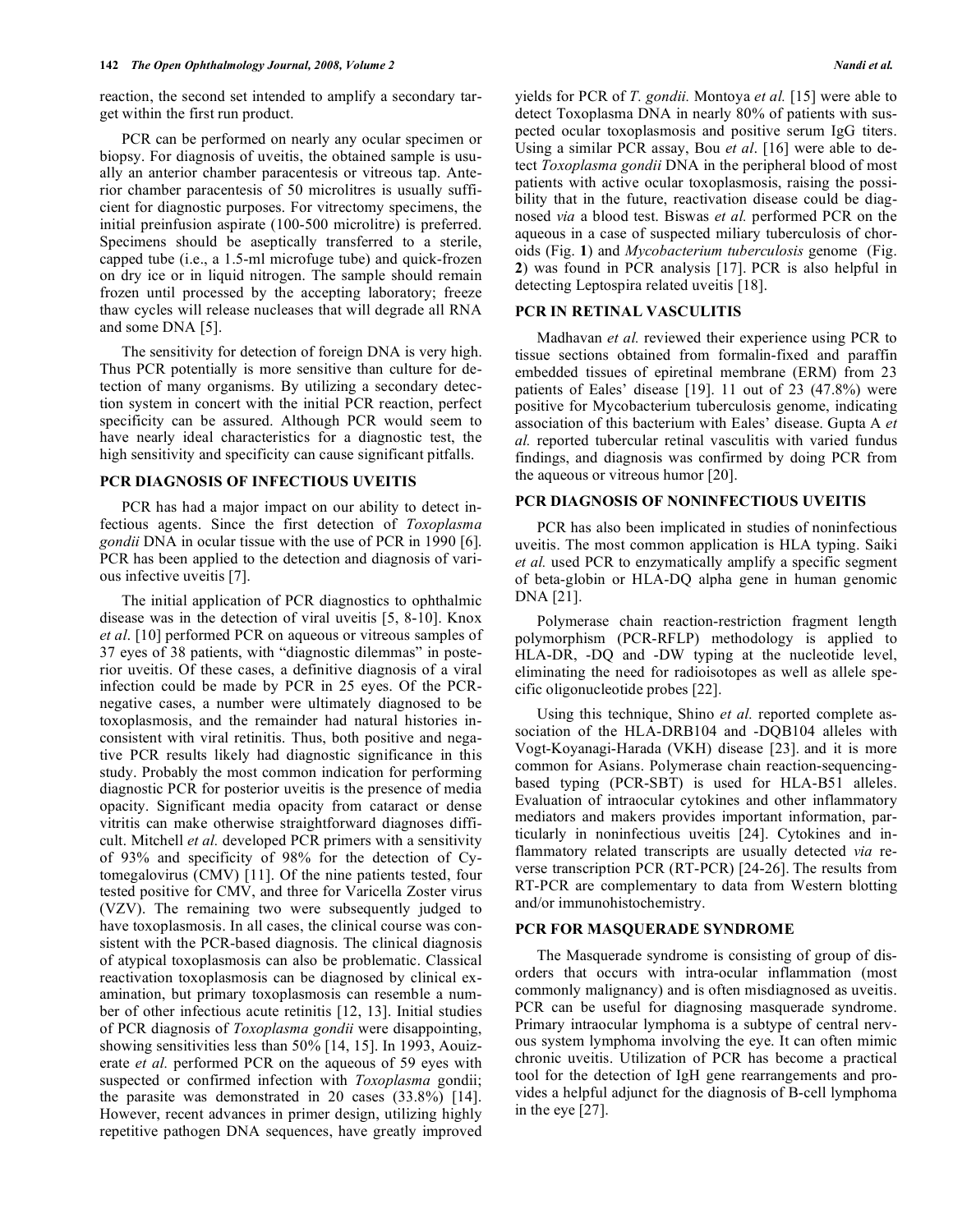

**Fig. (1).** A case of Subretinal abscess.



Fig. (2). Ethidium bromide stained 2% agarose gel with amplification products from a case of subretinal abscess suspected to be tuberculous. Lane 1: Reagent control of the first round. Lane 2: Reagent control of the second round. Lane 3: Aqueous humor - negative, Lane 4: FNAB specimen - positive, Lane 5: Blood - positive. Lane 6: Positive control M. tuberculosis (H37Rv). Lane 7: Phi x 174 DNA/Hinf l digest.

### **PCR FOR ENDOPHTHALMITIS**

 Although direct microscopy is the easiest and most rapid method to detect bacterial etiologies of endophthalmitis, its sensitivity is very low, with positive result varying from 4.2% to 46.5% for vitreous samples, which decreases further in aqueous fluid [28, 29]. More sensitive than microscopy, culture is considered " the gold standard". However, there have been no significant improvements in the yield of culture methods [30]. Postoperative endophthalmitis is a visionthreatening complication of cataract surgery and presents even further diagnostic challenges. The organisms are frequently present in low numbers, and they can be difficult to culture. Yields from diagnostic vitreous biopsies in this condition are less than 50%. The Endophthalmitis Vitrectomy Study reported culture yields of only 70% [31]. Culture results are also slow to return, thus requiring patients be treated with broad-spectrum antibiotics for several days, even for relatively indolent bacteria. In cases where conventional techniques have low sensitivity, PCR, characterized by its high sensitivity and specificity, would be an ideal technique to detect bacterial pathogens in the eye. All bacteria share common, highly repetitive DNA sequences for their 16S ribosomal RNA. By designing primers to these conserved 16S sequences, PCR can be performed on biopsy material from eyes with suspected endophthalmitis, with the results available within 6-8 hours. Therese *et al.* demonstrated the utility of this approach for culture-negative endophthalmitis [29]. They were able to determine a bacterial cause for endophthalmitis in 100% of culture-positive and 44% of culture-negative cases. Of the remaining culturenegative cases, one-third was found to be fungal. Lohmann *et al.* [32]. used 16S ribosomal primers as well as fungal PCR primers, along with culture and stain for 25 eyes with delayed-onset endophthalmitis. Aqueous culture and microscopy each had a 0% yield, but vitreous culture had a 24% yield in these patients. PCR of the aqueous yielded a diagnosis in 84% of the cases and PCR of a vitreous biopsy yielded a diagnosis in 92%. PCR thus has clear superiority to any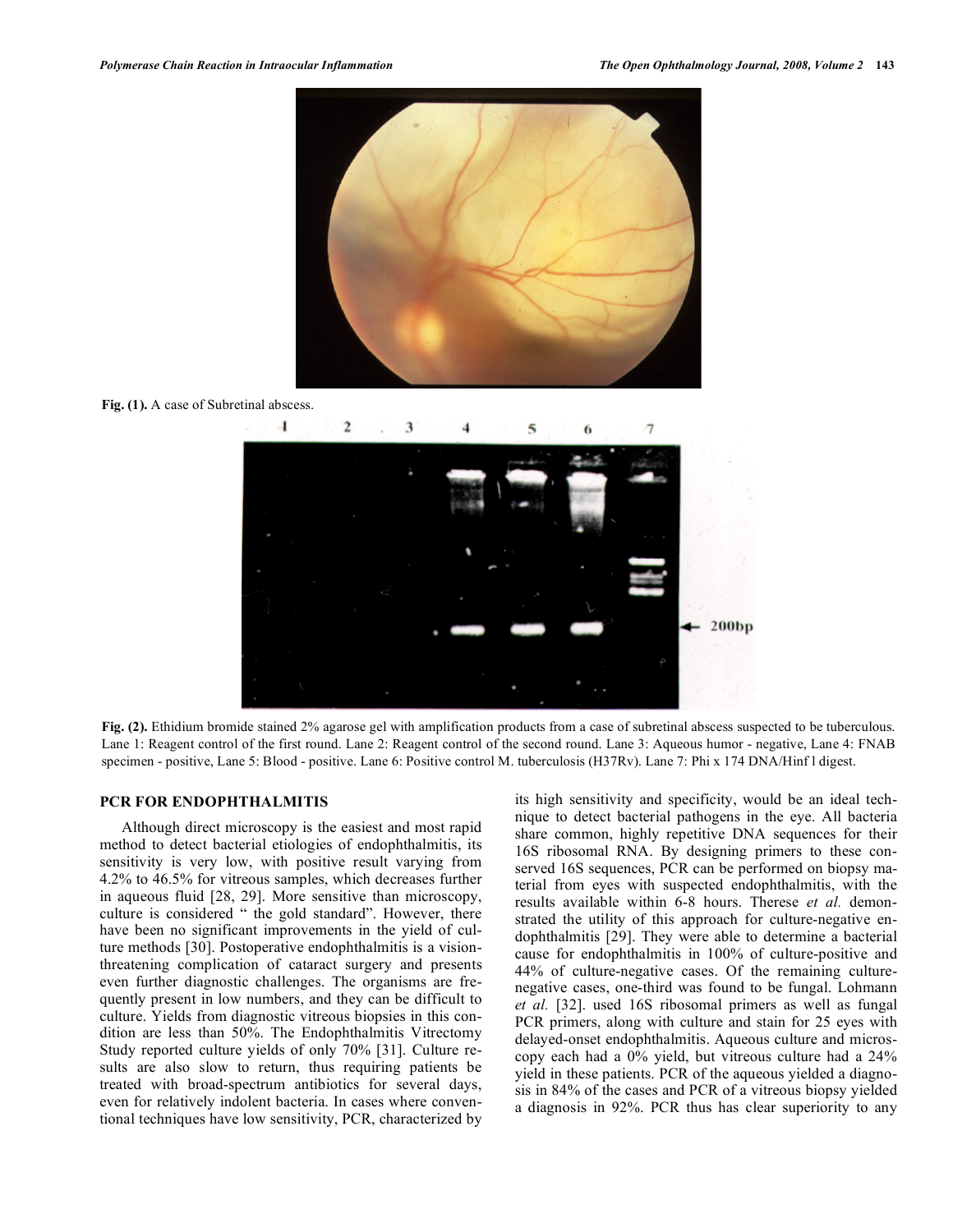other available diagnostic technique for diagnosis of endophthalmitis.

 Biswas *et al.* demonstrated *Aspergillus fumigatus* fungus by PCR-based RFLP (Restriction Fragment Length Polymorphism) technique from paraffin section of an eyeball of an eight-month-old child removed for endogenous endophthalmitis [33].

 Compared to the conventional technique, PCR for detection of fungal DNA was found to be a rapid and more sensitive method in the early diagnosis of postoperative fungal Endophthalmitis [34, 35]. Semi-nested polymerase chain reaction is also helpful for rapid detection of panfungal genome directly from ocular specimens [36].

 Polymerase chain reaction-based technology is a useful adjunct to conventional culture because when used with aqueous humor samples only, the association of both techniques allowed for a microbiological diagnosis in 71% of cases of postoperative acute and delayed-onset endophthalmitis [37]. A universal bacterial PCR can be very helpful for the diagnosis of endogenous bacterial endophthalmitis at an early stage of the disease [38].

### **CONCLUSION**

 PCR is a powerful molecular technique for evaluation of very small amounts of DNA and RNA. PCR can be a simple, rapid, sensitive and specific tool for the diagnosis of infection, autoimmunity and masquerade syndromes of the eye.

#### **REFERENCES**

- [1] Saiki RK, Gelfand DH, Stoffel S. Primer-directed enzymatic amplification of DNA with a thermostable DNA polymerase. Science 1988; 239: 487-91.
- [2] Van Gelder RN. Application of polymerase chain reaction to diagnosis of ophthalmic disease. Surv Ophthalmol 2001; 46: 248-58.
- [3] Erlich HA, Gelfand D, Sninsky JJ. Recent advances in the polymerase chain reaction. Science 1991; 252: 1643-51.
- [4] Remick DG, Kunkel SL, Holbrook EA, *et al*. Theory and application of polymerase chain reaction. Am J Clin Pathol 1990; 93: S49- S54.
- [5] Cunningham ET Jr, Short GA, Irvine AR. Acquired immunodeficiency syndrome-associated herpes simplex virus retinitis. Clinical description and use of a polymerase chain reaction -based assay as a diagnostic tool. Arch Ophthalmol 1996; 114: 834-40.
- [6] Brezin AP, Egwuagu CE, Burnier M Jr, *et al*. Identification of toxoplasma gondii in paraffin-embedded sections by the polymerase chain reaction. Am J Ophthalmol 1990; 110: 599-604.
- [7] Gerling J, Neumann-Haefelin D, Seuffert HM, *et al*. Diagnosis and management of the acute retinal necrosis syndrome. Ger J Opthalmol 1992; 1: 388-93.
- [8] Abe T, Sato M, Tamai M. Correlation of varicella-zoster virus copies and final visual acuities of acute retinal necrosis syndrome. Graefes Arch Clin Exp Ophthalmol 1998; 236: 747-52.
- [9] Abe T, Tsuchida K, Tamai M. A comparative study of the polymerase chain reaction and local antibody production in acute retinal necrosis syndrome and cytomegalovirus retinitis. Graefes Arch Clin Exp Ophthalmol 1996; 234: 419-24.
- [10] Knox CM, Chandler D, Short GA, Margolis TP. Polymerase chain reaction-based assays of vitreous samples for the diagnosis of viral retinitis. Use in diagnostic dilemmas. Ophthalmology 1998; 105: 37-44.
- [11] Mitchell SM, Fox JD, Tedder RS. Vitreous fluid sampling and viral genome detection for the diagnosis of viral retinitis in patients with AIDS. J Med Virol 1994; 43: 336-40.
- [12] Holland GN, Muccioli C, Silveira C. Intraocular inflammatory reactions without focal necrotizing retinochoroiditis in patients with acquired systemic toxoplasmosis. Am J Ophthalmol 1999; 128: 413-20.
- [13] Ronday MJ, Ongkosuwito JV, Rothova A, Kijlstra A. Intraocular anti-Toxoplasma gondii IgA antibody production in patients with ocular toxoplasmosis. Am J Ophthalmol 1999; 127: 294-300.
- [14] Aouizerate F, Cazenave J, Poirier L. Detection of Toxoplasma gondii in aqueous humour by the polymerase chain reaction. Br J Ophthalmol 1993; 77: 107-9.
- [15] Garweg J, Boehnke M, Koerner F. Restricted applicability of the polymerase chain reaction for the diagnosis of ocular toxoplasmosis. Ger J Ophthalmol 1996; 5: 104-8.
- [16] Bou G, Figueroa MS, Marti-Belda P: Value of PCR for detection of Toxoplasma gondii in aqueous humor and blood samples from immunocompetent patients with ocular toxoplasmosis. J Clin Microbiol 1999; 37: 3465-8.
- [17] Biswas J, Shome D. Choroidal tubercles in disseminated tuberculosis diagnosed by the polymerase chain reaction of aqueous humor. A case report and review of the literature. Ocul Immunol Inflamm 2002; 10: 293-8.
- [18] Rathinam SR. Leptospirosis. Curr Opin Ophthalmol 2002; 13: 381-6.
- [19] Madhavan HN, Therese KL, Gunisha P, Jayanthi U, Biswas J. Polymerase chain reaction for detection of Mycobacterium tuberculosis in epiretinal membrane in Eales' disease. Invest Ophthalmol Vis Sci 2000; 41: 822-5.
- [20] Gupta A, Gupta V, Arora S, Dogra MR, Bambery P. PCR-positive tubercular retinal vasculitis: clinical characteristics and management. Retina 2001; 21: 435-44.
- [21] Saiki RK, Bugawan TL, Horn GT, *et al*. Analysis of enzymatically amplified beta-globin and HLA-DQ alpha DNA with allele specific oligonucleotide probes. Nature 1986; 324: 163-6.
- [22] Uryu N, Maeda M, Ota M, *et al*. A simple and rapid method for HLA-DRB and -DQB typing by digestion of PCR amplified DNA with allele specific restriction endonuclease. Tissue Antigens 1990; 35: 20-31.
- [23] Shindo Y, Ohno S, Yamamoto T, *et al*. Complete association of the HLA-DRB104 and -DQB104 allele with Vogt-Koyanagi-Harada's disease. Hum Immunol 1994; 39: 169-76.
- [24] Murray PI, Clay CD, Mappin C, *et al*. Molecular analysis of resolving immune responses in uveitis. Clin Exp Immunol 1999; 117: 455-61.
- [25] Li B, Yang P, Zhou H, *et al*. T-bet expression is upregulated in Behcet's disease. Br J Ophthalmol 2003; 87: 1264-7.
- [26] Siolverman MD, Zamora DO, Pan Y, *et al*. Constitutive and inflammatory mediator-regulated fractaline expression in human ocular tissue and cultured cells. Invest Ophthalmol Vis Sci 2003; 44: 1608-15.
- [27] Coupland Se, Bechrakis NE, Anatassiou G, *et al*. Evaluation of vitrectomy specimens and choriorenital biopsies in the diagnosis of primary intraocular lymphoma in patients with masquerade syndrome. Graefes Arch Clin Exp Ophthalmol 2003; 241: 860-87.
- [28] Barza M, Pavan PR, Doft BH, *et al*. Evaluation of microbiological diagnostic techniques in postoperative Endophthalmitis in the Endophthalmitis Vitrectomy Study. Arch Ophthalmol 1997; 115: 1142-50.
- [29] Therese KL, Anand AR, Madhavan HN. Polymerase chain reaction in the diagnosis of bacterial Endophthalmitis. Br J Ophthalmol 1998; 82: 1078-82.
- [30] Anand AR, Madhavan HN, Therese KL. Use of Polymerase chain reaction and DNA probe hybridization to determine the Gram reaction of the infecting bacterium in the intraocular fluids of the patients with Endophthalmitis. J Infect 2000; 41: 221-6.
- [31] Durand M. Microbiologic factors and visual outcome in the Endophthalmitis vitrectomy study. Am J Ophthalmol 1996; 122: 830- 46.
- [32] Lohmann CP, Linde HJ, Reischl U. Improved detection of microorganisms by polymerase chain reaction in delayed Endophthalmitis after cataract surgery. Ophthalmology 2000; 107: 1047-51.